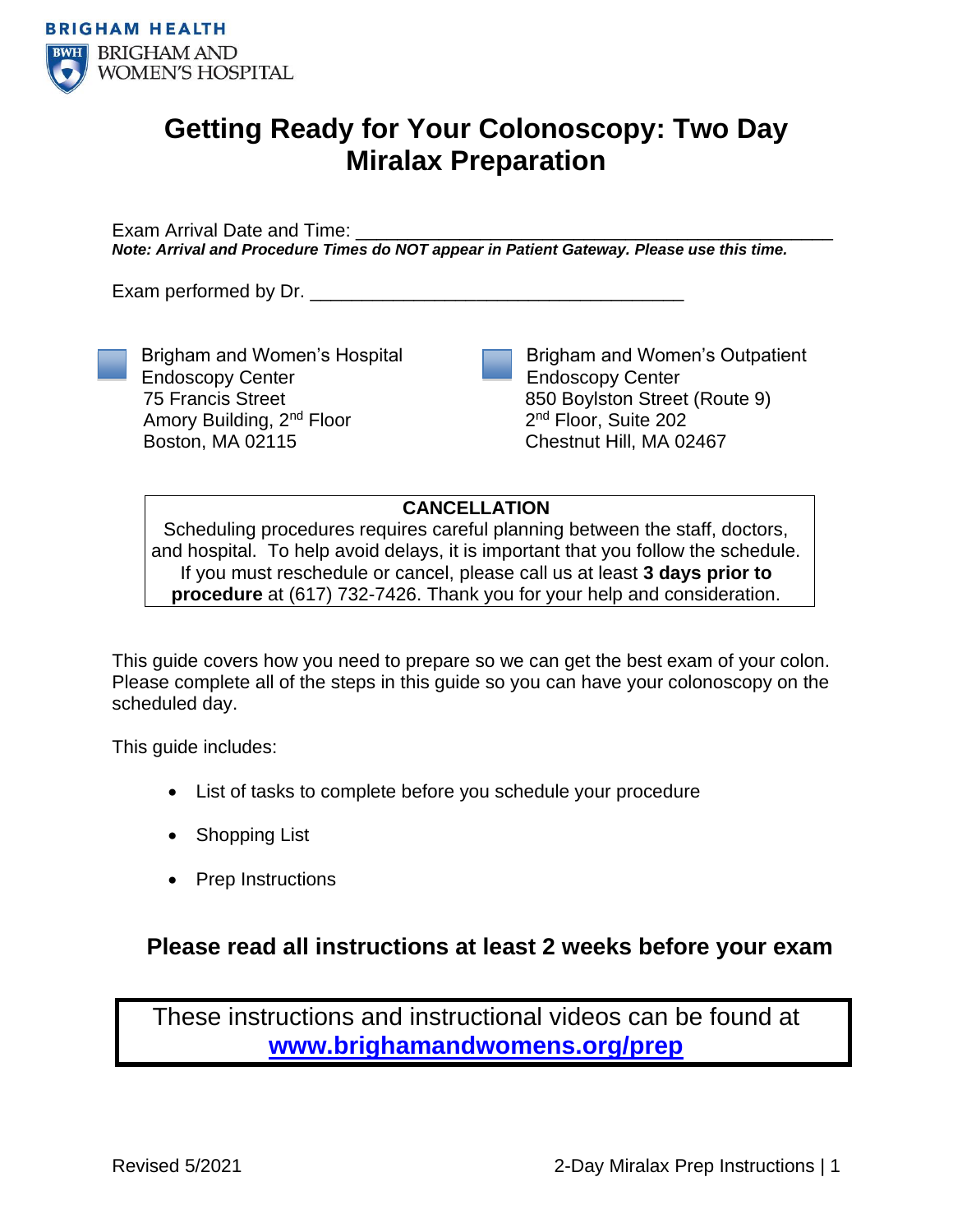

# **Medical Words Used in this Guide**

Some words in this guide may be new to you. Let's go over what these words mean.

## **Colon**

When food is turned into solid waste, the solid waste passes though the colon. The colon removes salt and water from the solid waste. Tumors and other health conditions can affect the colon.

### **Colonoscopy**

A test to look inside your body at the colon to see if you have tumors or other health conditions that are affecting the proper functioning of your colon.

### **Laxative**

A medication that helps you move your bowels.

# **Why Proper Colon Cleaning Is Needed**

Food and liquids can stay in your body for a long time. If there is food still in your system when you get your colonoscopy, the food can get in the way of seeing any problems that may exist, like tumors.

## *The doctor will get the best pictures of your colon when it is completely empty.*

The doctor will be able to tell right away if your colon is empty. If your colon is not completely empty, you will not be able to complete the exam. You will need to reschedule the exam and go through the preparation steps again.

## **Important Contact Info**

- If you have questions about the prep instructions or your procedure Monday-Friday (excluding holidays) between 8:00 am and 4:30 pm, please call **617-525-6814**.
- If you are calling Monday-Friday after 4:30pm, during the weekend or on a holiday, please call **617-732-7426 and select option 2**. Before calling, please review our Frequently Asked Questions (FAQ) at brighamandwomens.org/prep.
- If you need to reschedule your exam for any reason, please call **617-732-7426**.
- If you need medical help now, call **911** or go to the nearest **Emergency Room**.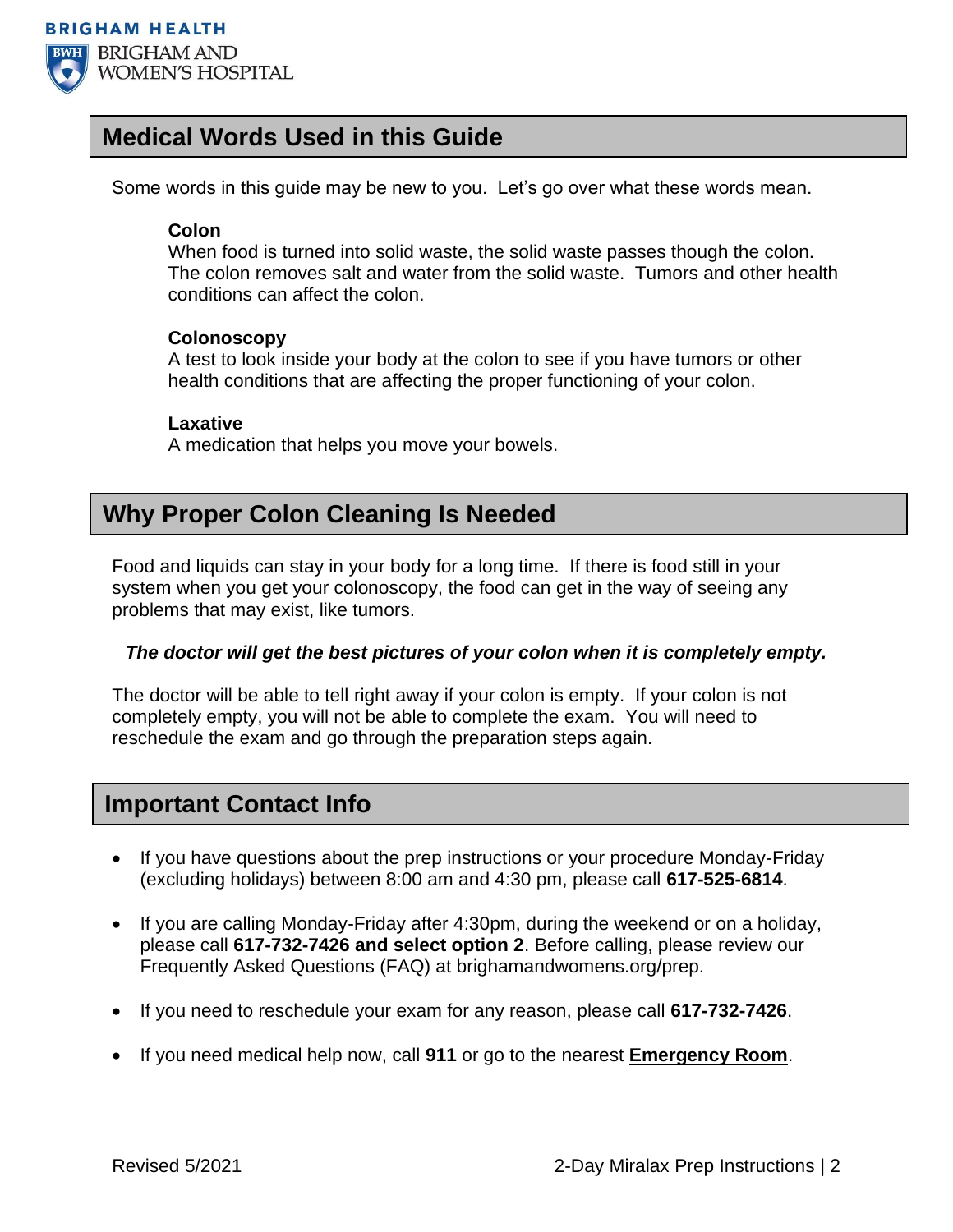

# **What You Need to Do Before You Arrive For Your Colonoscopy**

## **One Week Before Your Colonoscopy**

- Update your registration information by calling 866-489-4056.
- Call your insurance company to find out if your colonoscopy will be covered. If your insurance requires a referral, please contact your Primary Care Physician and have the referral faxed to 857-282-5652.
- **COVID-19 testing is required within three days of your procedure. The COVID-19 Testing Team will call you 4 – 7 days prior to your scheduled procedure to set this up at a Mass General Brigham testing location.**

#### **Medications**

- If you have diabetes, ask your doctor about how to take your insulin and other diabetes medications.
- If you take blood thinners (Coumadin, Plavix, Pradaxa, Lovenox, etc), ask your doctor if you should stop these medications before your colonoscopy. Please notify the endoscopy nurse at 617-525-6814 if your doctor has recommended you **not** stop this for your colonoscopy.
- Stop oral iron supplements 5 days before your scheduled procedure. You can resume after your procedure.

#### **Transportation**

- You will not be permitted to drive or take other transportation, such as a taxi, Uber or Lyft, by yourself after your exam for your safety. You must arrange for a responsible adult to accompany you as you leave the Endoscopy Center by any form of transportation. If you do not make appropriate transportation arrangements, the procedure cannot be performed with sedation.
- Please be aware that the 75 Francis Street Endoscopy Center closes at 6 pm and the 850 Boylston Street Endoscopy Center closes at 4:30 pm. Please make sure that your ride is available to escort you home no later than the closing time.

### **What to Bring to Your Colonoscopy**

- Name and phone number of the person who will take your home. They should be available to pick you up within 30 minutes of being called.
- Photo identification
- DO NOT bring jewelry other than wedding rings

## **When Your Colonoscopy is completed**

- In most cases, you will spend 2 to 4 hours in the Endoscopy Unit from the time you arrive. We try to start your exam on time, but medical care can result in unavoidable delays.
- You cannot drive or drink alcohol for 12 hours after your procedure.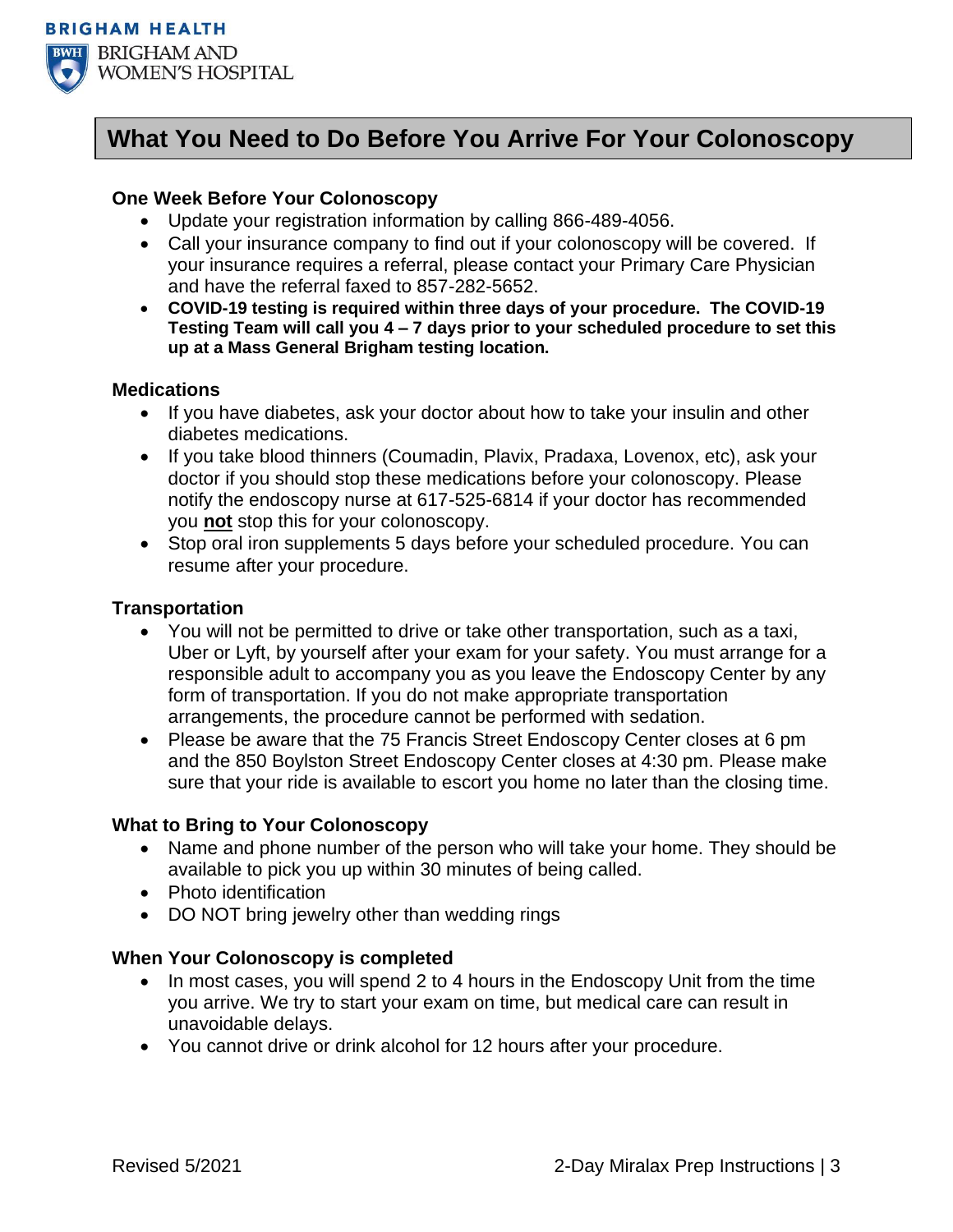**BRIGHAM HEALTH** 



**BRIGHAM AND WOMEN'S HOSPITAL** 

# **Colonoscopy Shopping List**

What to Buy **At the Grocery Store** For clear liquids (examples below):





**1 box Chicken Boullion/broth** (No noodles or solids in the broth)



**1 box "Jell-o"/gelatin** (No flavors with red coloring)



**1 bottle Ginger Ale or Clear Juice**  (Any brand)



**2 bottles (32oz each) of Gatorade**  (needed for preparation) (No flavors with red coloring)

What to Buy **At the Pharmacy** Medications you will need:





**2 bottles (10oz each) of magnesium citrate**

**PARTING** 





**1 box Dulcolax or generic bisacodyl pills**



**1 bottle of Miralax or generic polyethylene glycol 8.3 oz (238 grams)**



**1 box of Gas-X or generic simethicone pills (125 mg or 250 mg)**





**1 saline Fleet enema or generic saline enema**  (no mineral oil enema)`